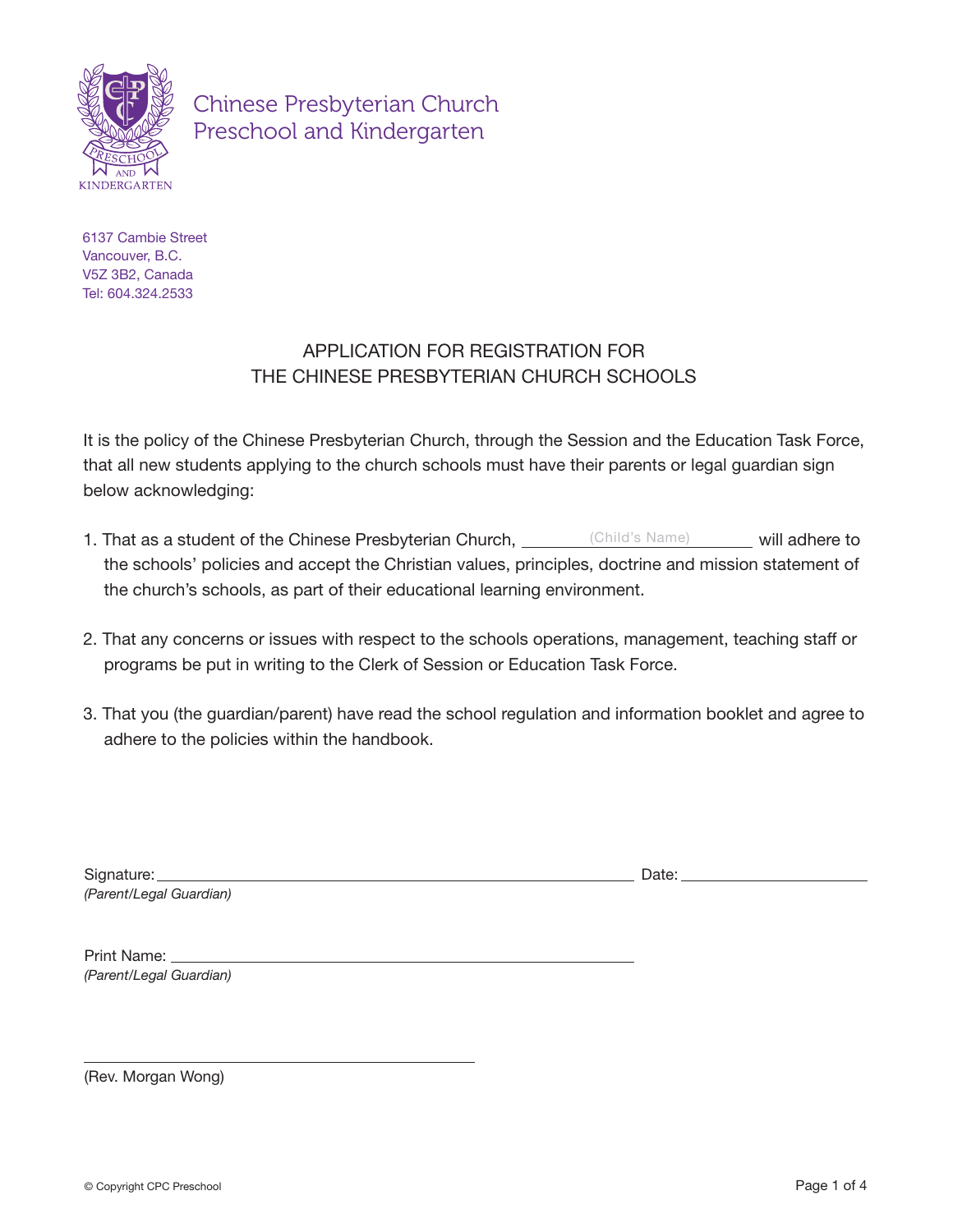| Chinese Presbyterian Church<br>Preschool and Kindergarten                                                                                                                                                                            |  |                                                           |                 | 6137 Cambie Street<br>Vancouver, B.C.<br>V5Z 3B2, Canada<br>Tel: 604.324.2533 |
|--------------------------------------------------------------------------------------------------------------------------------------------------------------------------------------------------------------------------------------|--|-----------------------------------------------------------|-----------------|-------------------------------------------------------------------------------|
|                                                                                                                                                                                                                                      |  | <b>REGISTRATION INFORMATION</b><br>(Please Print)         |                 |                                                                               |
| Date: $\_\_\_\_\_\_\_\_$<br>mm<br><b>VYVV</b>                                                                                                                                                                                        |  | Date of birth: _________/ ____<br>mm<br><b>YYYY</b><br>dd | Sex:            | Male / Female                                                                 |
| Child's name: <u>Commander Child's name</u>                                                                                                                                                                                          |  | Given                                                     | (Also known as) |                                                                               |
|                                                                                                                                                                                                                                      |  |                                                           |                 |                                                                               |
|                                                                                                                                                                                                                                      |  |                                                           |                 |                                                                               |
|                                                                                                                                                                                                                                      |  |                                                           |                 |                                                                               |
|                                                                                                                                                                                                                                      |  |                                                           |                 |                                                                               |
| PARENTS / GUARDIANS                                                                                                                                                                                                                  |  |                                                           |                 |                                                                               |
|                                                                                                                                                                                                                                      |  |                                                           |                 |                                                                               |
|                                                                                                                                                                                                                                      |  |                                                           |                 |                                                                               |
|                                                                                                                                                                                                                                      |  |                                                           |                 |                                                                               |
|                                                                                                                                                                                                                                      |  |                                                           |                 |                                                                               |
|                                                                                                                                                                                                                                      |  |                                                           |                 |                                                                               |
|                                                                                                                                                                                                                                      |  |                                                           |                 |                                                                               |
|                                                                                                                                                                                                                                      |  |                                                           |                 |                                                                               |
| Work address: <u>contract and contract and contract and contract and contract and contract and contract and contract of the set of the set of the set of the set of the set of the set of the set of the set of the set of the s</u> |  |                                                           |                 |                                                                               |
| PERSON AUTHORIZED TO PICK UP THE CHILD AND/OR BE CONTACTED IN CASE OF<br>EMERGENCY, EXCLUDING PARENT/GUARDIAN:                                                                                                                       |  |                                                           |                 |                                                                               |
|                                                                                                                                                                                                                                      |  |                                                           |                 |                                                                               |
|                                                                                                                                                                                                                                      |  |                                                           |                 |                                                                               |
|                                                                                                                                                                                                                                      |  |                                                           |                 |                                                                               |
|                                                                                                                                                                                                                                      |  |                                                           |                 |                                                                               |
| OTHER SIBLINGS LIVING AT HOME:                                                                                                                                                                                                       |  |                                                           |                 |                                                                               |
|                                                                                                                                                                                                                                      |  |                                                           |                 |                                                                               |
|                                                                                                                                                                                                                                      |  |                                                           |                 |                                                                               |
|                                                                                                                                                                                                                                      |  |                                                           |                 |                                                                               |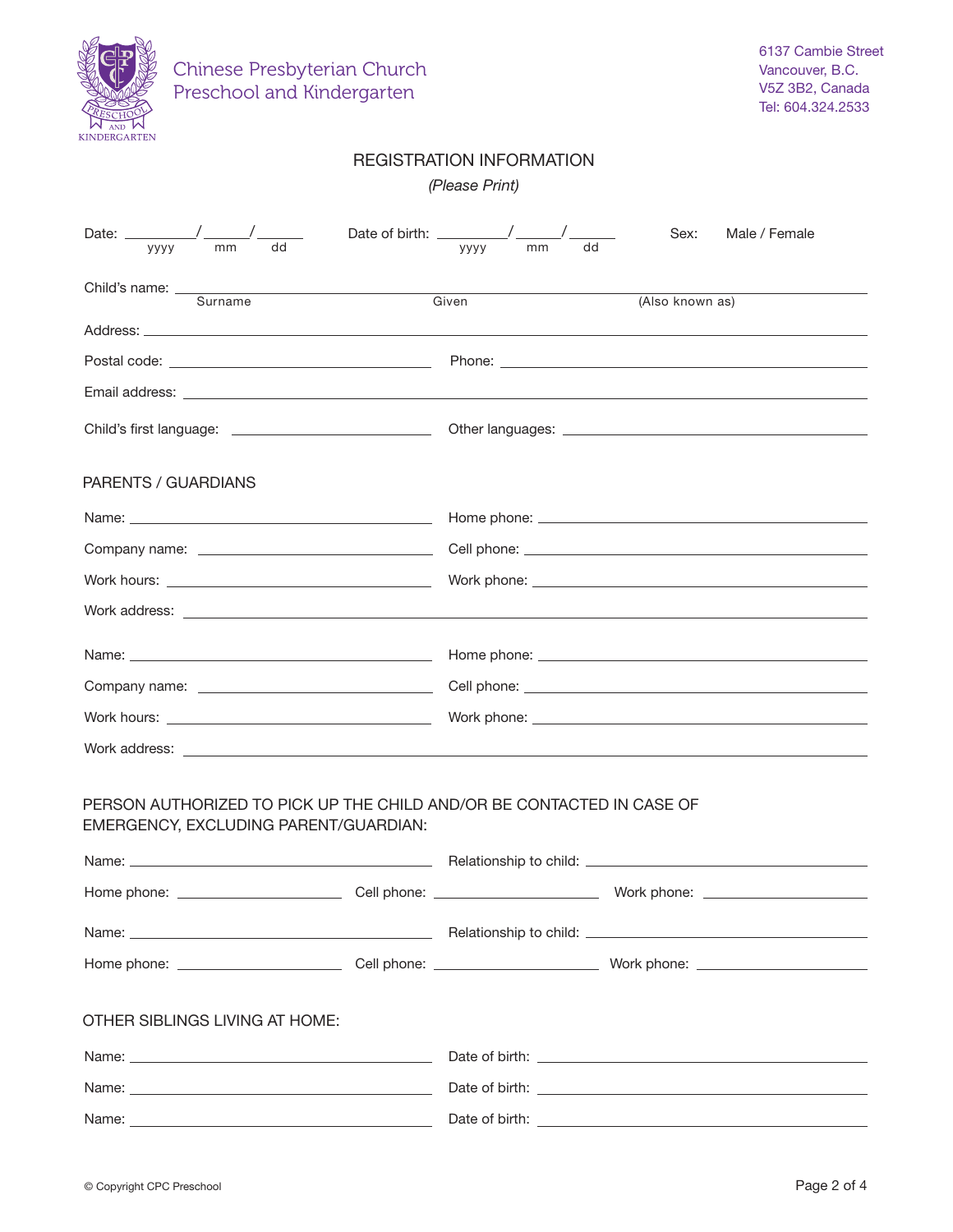

## REGISTRATION INFORMATION

*(Please Print)*

| Has your child previously attended daycare/preschool? YES / NO                                                                                                                                                                                     |                  |  |  |  |
|----------------------------------------------------------------------------------------------------------------------------------------------------------------------------------------------------------------------------------------------------|------------------|--|--|--|
|                                                                                                                                                                                                                                                    |                  |  |  |  |
|                                                                                                                                                                                                                                                    |                  |  |  |  |
|                                                                                                                                                                                                                                                    |                  |  |  |  |
| COMMENTS / INSTRUCTIONS TO HELP CARE FOR YOUR CHILD:                                                                                                                                                                                               |                  |  |  |  |
|                                                                                                                                                                                                                                                    |                  |  |  |  |
|                                                                                                                                                                                                                                                    |                  |  |  |  |
| Fears: Executive Contract of the Contract of the Contract of the Contract of the Contract of the Contract of the Contract of the Contract of the Contract of the Contract of the Contract of the Contract of the Contract of t                     |                  |  |  |  |
| <b>HEALTH INFORMATION:</b>                                                                                                                                                                                                                         |                  |  |  |  |
|                                                                                                                                                                                                                                                    |                  |  |  |  |
|                                                                                                                                                                                                                                                    | dd<br>mm<br>уууу |  |  |  |
|                                                                                                                                                                                                                                                    |                  |  |  |  |
| Other health professional involved with your child:                                                                                                                                                                                                |                  |  |  |  |
| the control of the control of the control of the control of the control of the control of                                                                                                                                                          |                  |  |  |  |
| <u> 1989 - Andrea Brand, Amerikaansk politiker († 1908)</u>                                                                                                                                                                                        |                  |  |  |  |
| IF APPROPRIATE, COMMENT ON THE FOLLOWING HEALTH ISSUES:                                                                                                                                                                                            |                  |  |  |  |
|                                                                                                                                                                                                                                                    |                  |  |  |  |
|                                                                                                                                                                                                                                                    |                  |  |  |  |
|                                                                                                                                                                                                                                                    |                  |  |  |  |
|                                                                                                                                                                                                                                                    |                  |  |  |  |
| a) Does the child and/or family (i.e. parents and siblings) have a history of allergy or asthma?<br>b) Has the child had a number of surgeries?<br>c) *If the answer to either 4a) or 4b) is YES, fill out CHILD ALLERGY / ASTHMA INFORMATION FORM |                  |  |  |  |
|                                                                                                                                                                                                                                                    |                  |  |  |  |
|                                                                                                                                                                                                                                                    |                  |  |  |  |
| I HEREBY GIVE MY CONSENT FOR MY CHILD TO BE INVOLVED IN DROP-IN VISITS BY THE<br>VANCOUVER / RICHMOND HEALTH BOARD STAFF.                                                                                                                          |                  |  |  |  |
| SIGNATURE OF PERSON PROVIDING THE INFORMATION: _________________________________                                                                                                                                                                   |                  |  |  |  |
| SIGNATURE OF PERSON PROVIDING THE INFORMATION: _________________________________                                                                                                                                                                   |                  |  |  |  |

Effective date: \_ yyyy  $\frac{1}{2}$ mm dd